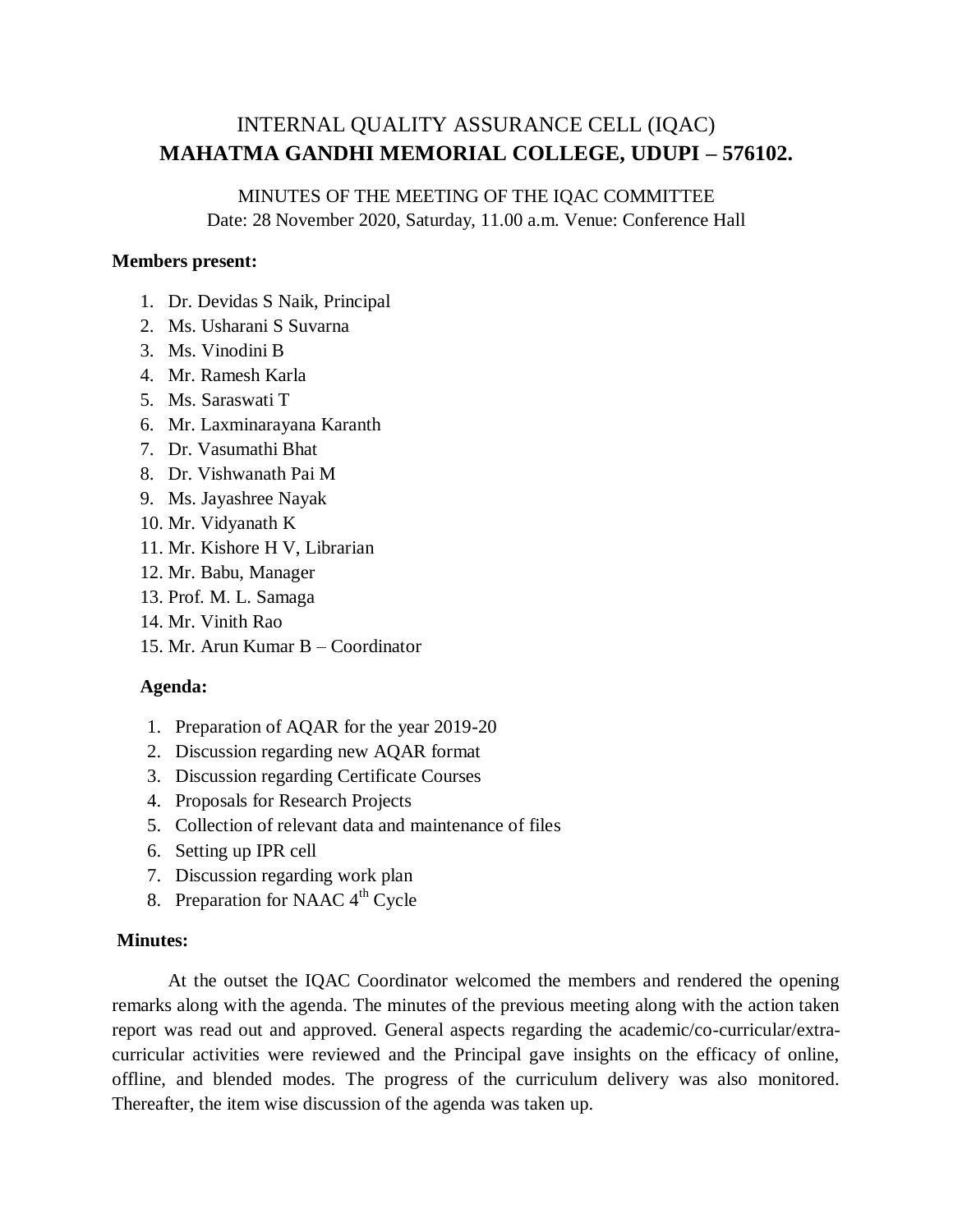- 1. It was resolved to prepare for the submission of AQAR for the year 2019-20.
- 2. It was resolved to collect the necessary data through criterion wise conveners and their team.
- 3. IQAC Coordinator briefed the members about the new format of the AQAR.
- 4. IQAC Coordinator enlightened the members about the Certificate Courses which can be conducted by different Departments.
- 5. The IQAC Coordinator stressed upon the need for the preparation and submission of research proposals by the faculty members. Dr. Devidas S. Naik, Principal, asked Dr. Vasumathi Bhat, Convener, Research Cell, to give an orientation to the staff.
- 6. It was decided to collect all the relevant data criterion-wise and maintain the files appropriately.
- 7. It was decided to create an IPR Cell. Dr. Vishwanath Pai, Head, Dept. of Computer Science, was selected as the Convener of the Cell.
- 8. It was decided to start the preparation for the NAAC  $4<sup>th</sup>$  Cycle by collecting the required data of 5 years along with proper maintenance of files.

#### 9. **Special Resolutions:**

- I. It was decided to organize a Conclave of eminent educationists to deliberate upon the NEP-2020. It was suggested that the conclave should focus upon the new National Education Policy and its implementation. It would be organized as a regional/state level programme under the IQAC probably in the month of January.
- II. It was resolved to organize a one-day Value Education Camp/Programme for students, teachers, and non-teaching staff of our College on Swami Vivekananda Jayanti/National Youth Day under the IQAC & Swami Vivekananda Chintana Vedike. Though the primary focus of the programme will be upon the students, it was decided to include the teaching and nonteaching staff as the audience and it was suggested that the insights on Values, Ethics and Value Education need to reach everyone studying/working in the College.
- III. It was resolved to organize a Book Festival for the students and the public in order to encourage reading habits and support the Book Culture. It was also remarked that this activity would help the College to reach out to the public and extend its facilities for a social, cultural, and educational cause by opening the gates of the College to the people who are enthusiastic readers and book lovers. It would be an activity of engaging with the community.
- IV. It was also resolved to organize MGM Krishi Sammilana: An educational event along with community engagement to focus upon Agriculture, Organic Farming, Local Crop Varieties, Agro Product Marketing, Value Addition & Enrichment, Environmental Issues, Entrepreneurship, and Earn while you learn activity along with organizing a two-day direct-from-farm market in the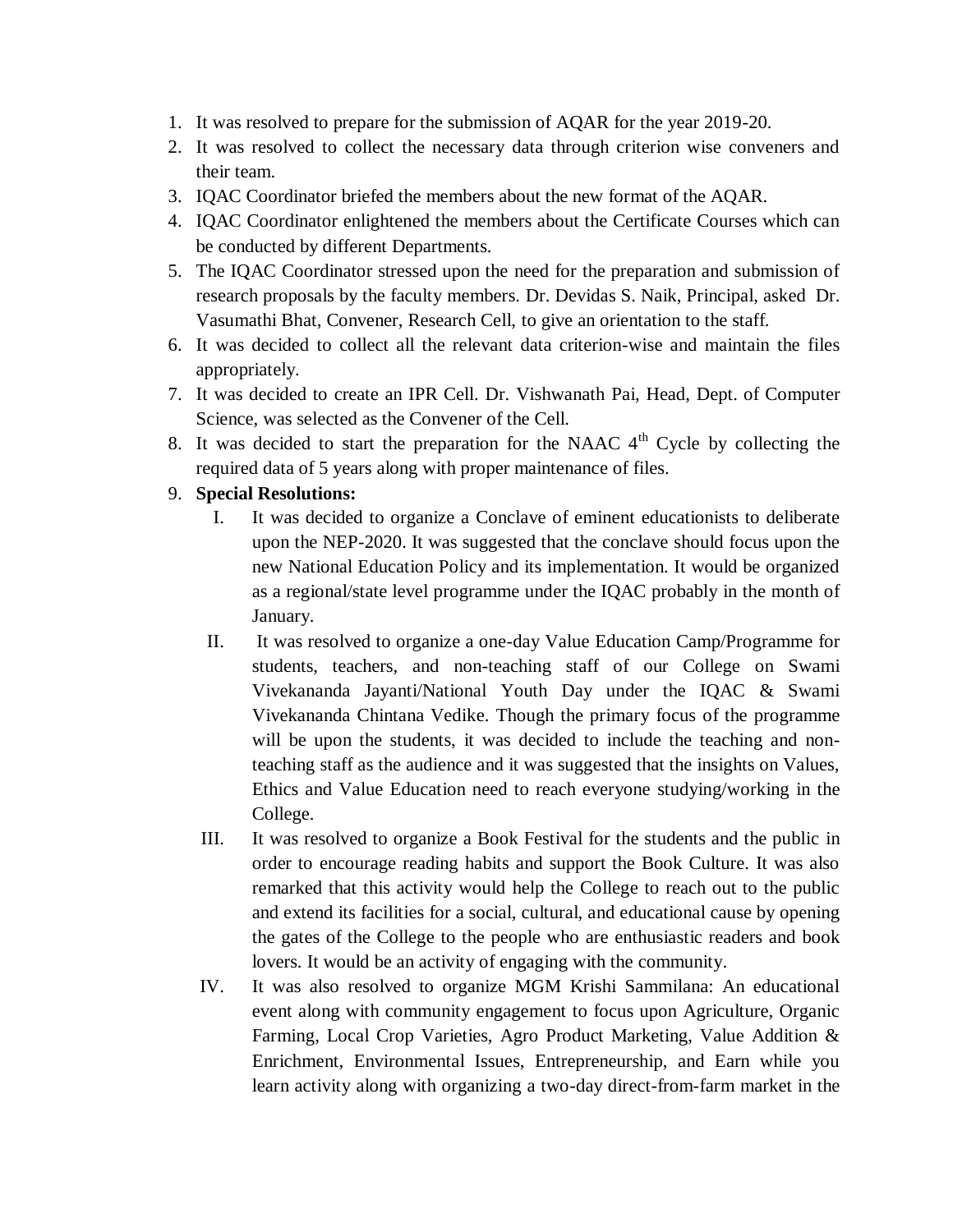Campus. The organizational responsibility of the activity/event has been delegated to all the departments of the Arts Stream in the College. The event would be planned and streamlined as an extension of our engagement with the community by inviting, welcoming the farmers to the campus and facilitating/supporting them by providing space and forum to directly interact with the consumers and people. A series of talks by the experts are also being planned in connection with the event.

The Principal remarked that these events that are being planned under the special initiatives of the College would be in accordance with the aims & objectives of the College, NEP-2020, and the upcoming celebrations of 75 years of Free India.

#### Other Matters:

It was decided to convene a meeting of the IQAC along with Institutional Academic & Administrative Action Plan Committee under the IQAC in the first week of December to streamline the data collection and other activities. Appropriate suggestions were given by Dr. Devidas S. Naik, Principal and Prof. M. L. Samaga, former Principal. As there were no other matters, the meeting concluded with the vote of thanks by the Coordinator.

Mr. Arun Kumar B Dr. Devidas S. Naik Coordinator, IQAC Principal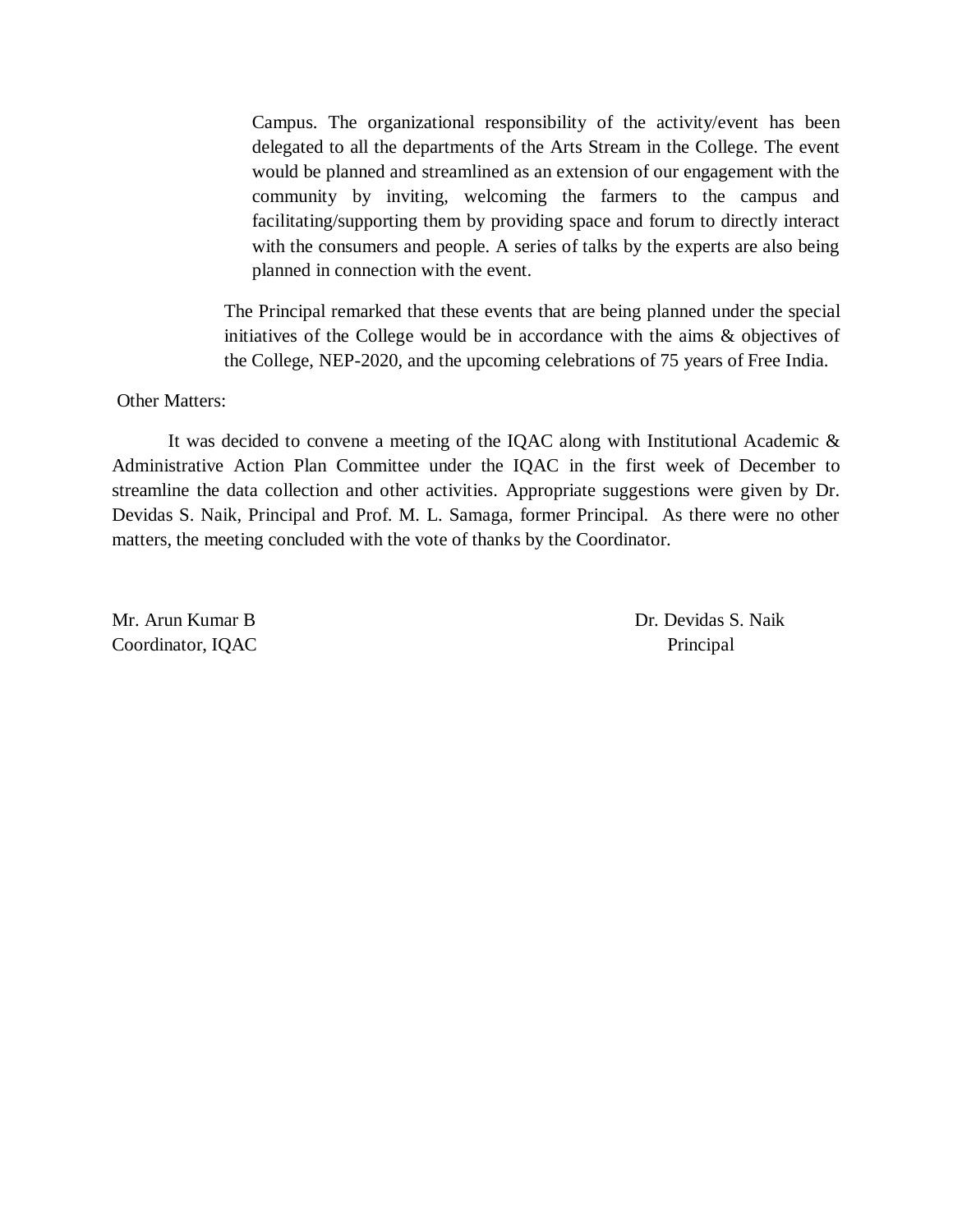| <b>Recommendations</b>                                                                           | <b>Action Taken</b>                                                                                                                                          | <b>Remarks</b>                                                                                                                                                                                                                                                                                                                                                                                                              |
|--------------------------------------------------------------------------------------------------|--------------------------------------------------------------------------------------------------------------------------------------------------------------|-----------------------------------------------------------------------------------------------------------------------------------------------------------------------------------------------------------------------------------------------------------------------------------------------------------------------------------------------------------------------------------------------------------------------------|
| Collect the necessary data<br>according to the new<br>format through criterion<br>wise conveners | New format of the AQAR was<br>circulated                                                                                                                     | <b>Criterion Conveners have</b><br>enlightened their team members                                                                                                                                                                                                                                                                                                                                                           |
| Proposals for Research<br>Projects                                                               | Convener, Research Cell, has given<br>an orientation to the staff members.                                                                                   | Presentations on research<br>proposals under active<br>consideration                                                                                                                                                                                                                                                                                                                                                        |
| Streamlining the data<br>collection                                                              | A meeting of the IQAC along with<br>Institutional Academic &<br><b>Administrative Action Plan</b><br>Committee under the IQAC was<br>convened on $9-12-2020$ | Discussions held on the<br>modalities of data collection<br>and streamlining of the<br>activities                                                                                                                                                                                                                                                                                                                           |
| Starting the preparation for<br>the NAAC 4 <sup>th</sup> Cycle                                   | Collection of the required data of 5<br>years started                                                                                                        | Responsibilities delegated to 7<br>Committees formed according<br>to the Criteria.                                                                                                                                                                                                                                                                                                                                          |
| Organizing a Conclave on<br><b>NEP-2020</b>                                                      | Organized a conclave on the<br>"Implementation of New Education<br>Policy - A Vision Building" on 02-<br>01-2021                                             | Eminent educationists and the<br>institution builders of the region<br>were the resource persons The<br>participants included<br>educationists, policy makers,<br>representatives from the<br>managements, principals,<br>teachers, lecturers, students,<br>parents, alumni, and general<br>public. The delegates<br>represented the regions of<br>Udupi, Dakshina Kannada,<br>Uttara Kannada, Sringeri<br>(Chickamagalur). |
| <b>Organizing Value</b><br><b>Education Camp</b>                                                 | Value Education Camp was<br>organized on 12-01-2021 on the<br>auspicious occasion of National<br><b>Youth Day</b>                                            | The programme was<br>coordinated by the IQAC and<br>the Swami Vivekananda<br>Chintana Vedike                                                                                                                                                                                                                                                                                                                                |
| <b>Organizing Book Festival</b>                                                                  | <b>MGM Pustakotsava (Book Festival)</b><br>along with intellectual talks, Book<br><b>Exhibition and Book Fair was</b><br>organized on 5 & 6<br>March         | Coordinated by the College<br>Library & IQAC                                                                                                                                                                                                                                                                                                                                                                                |

# **ACTION TAKEN REPORT** (of the meeting dt. 28 November 2020)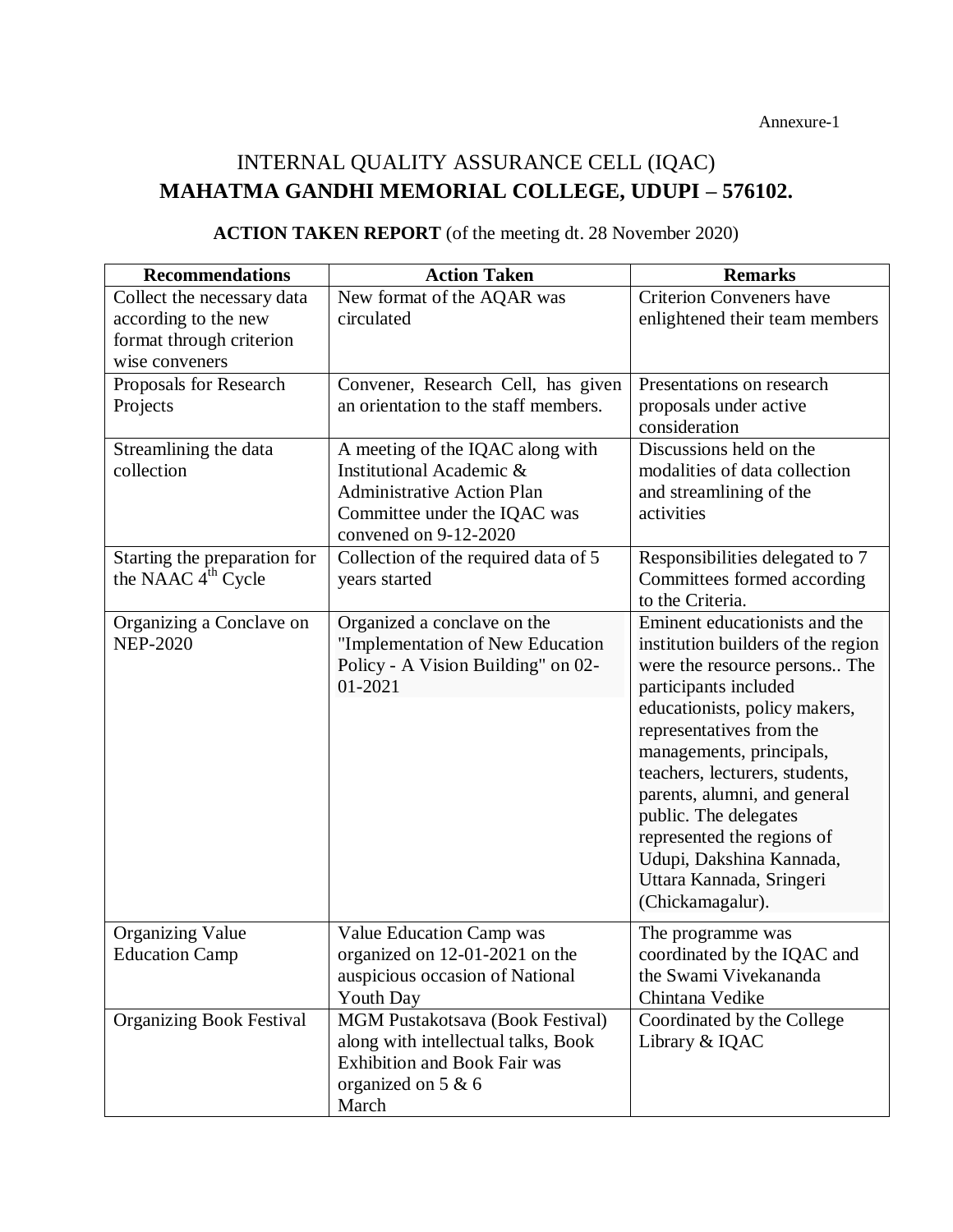| Organizing Krishi | Event was organized with special       | Coordinated by IQAC $\&$   |
|-------------------|----------------------------------------|----------------------------|
| Sammilana         | talks by experts and exhibition of     | Departments of Arts Stream |
|                   | organic agro products direct from      |                            |
|                   | farm. The students were able to study  |                            |
|                   | various socio-economic, commercial,    |                            |
|                   | managerial, traditional and scientific |                            |
|                   | aspects along with required/inherent   |                            |
|                   | skills connected therewith.            |                            |

## **Additional Information as annexure to ATR:**

List indicating some of the activities organized in association with IQAC

| Sl <sub>No</sub> | <b>Title</b>                                    | <b>Date</b>        | <b>Organizers</b>        |
|------------------|-------------------------------------------------|--------------------|--------------------------|
| 1.               | NEP-2020 Conclave & Seminar/Panel<br>Discussion | 02-01-2021         | IQAC                     |
|                  |                                                 |                    |                          |
| 2.               | Value Education Camp (Swami                     | 12-01-2021         | IQAC & Swami             |
|                  | Vivekananda Jayanti/National Youth Day)         |                    | Vivekananda Chintana     |
|                  |                                                 |                    | Vedike                   |
|                  |                                                 |                    |                          |
|                  |                                                 |                    |                          |
|                  |                                                 |                    |                          |
| 3.               | Republic Day Celebrated                         | 26-01-2021         | College                  |
| $\overline{4}$ . | MoU:                                            | 29-01-2021         | Dept of Commerce         |
|                  | The College entered into MoU                    |                    |                          |
|                  | with Manel Srinivas Nayak Institute of          |                    |                          |
|                  | Management, Mangalore                           |                    |                          |
| 5.               | <b>Disaster Management</b>                      | 20-02-2021         | <b>NSS</b>               |
| 6.               | <b>Blood Group Detection Camp</b>               | 19-02-2021 to 26-  | Dept of Zoology          |
|                  |                                                 | 02-2021            |                          |
| 7.               | <b>Student Welfare Council Inaugurated</b>      | 01-03-2021         | College                  |
| 8.               | 'Lifeskills and Literature'                     | 04-03-2021         | Dept of English, English |
|                  |                                                 |                    | Forum                    |
| 9.               | Programme on Self Defense for Women             | 05-03-2021         | IQAC, Womens Cell &      |
|                  |                                                 |                    | College Hostel           |
| 10.              | MGM Pustakotsava (MGM Book                      | $05-03-2021$ & 06- | College Library & IQAC   |
|                  | Festival)                                       | 03-2021            |                          |
| 11.              | MGM Krishi Sammilana                            | $20-03-2021$ & 21- | IQAC, Departments of     |
|                  |                                                 | 03-2021            | Arts Stream, Gandhian    |
|                  |                                                 |                    | <b>Study Centre</b>      |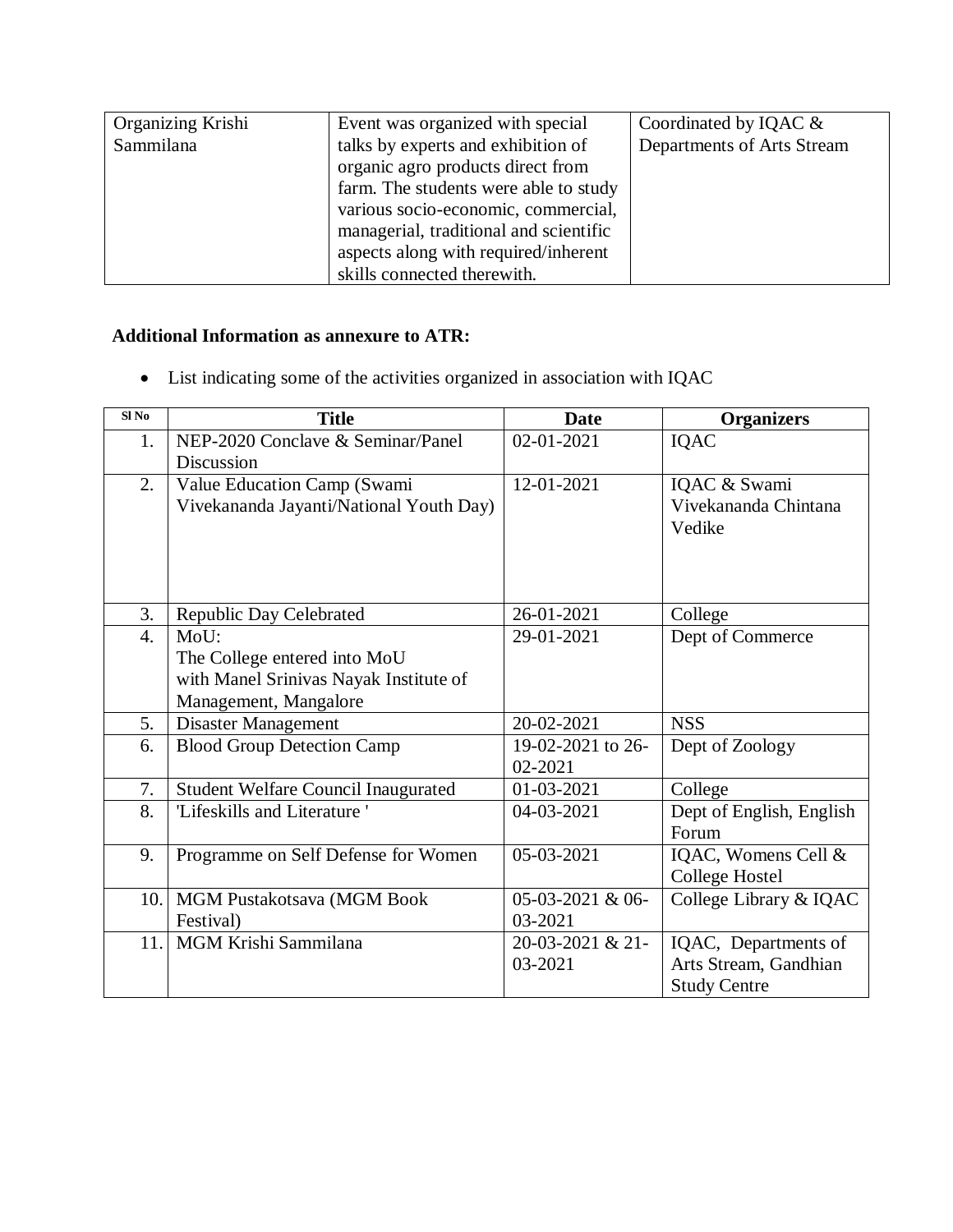Special Notes/Mentions:

- A text book on 'Tourism' authored by Ms. Mallika Shetty & Ms. Raksha Shenoy of the Department of Commerce was released on 28-01-2021
- Abhin B Devadiga student of II B.Com bagged First place in 200m and second in 100m run in the National Federation cup Junior Athletic Championship 2021 held at Bhopal from 18th to 20th January.

Coordinator, IQAC Principal

Mr. Arun Kumar B Dr. Devidas S. Naik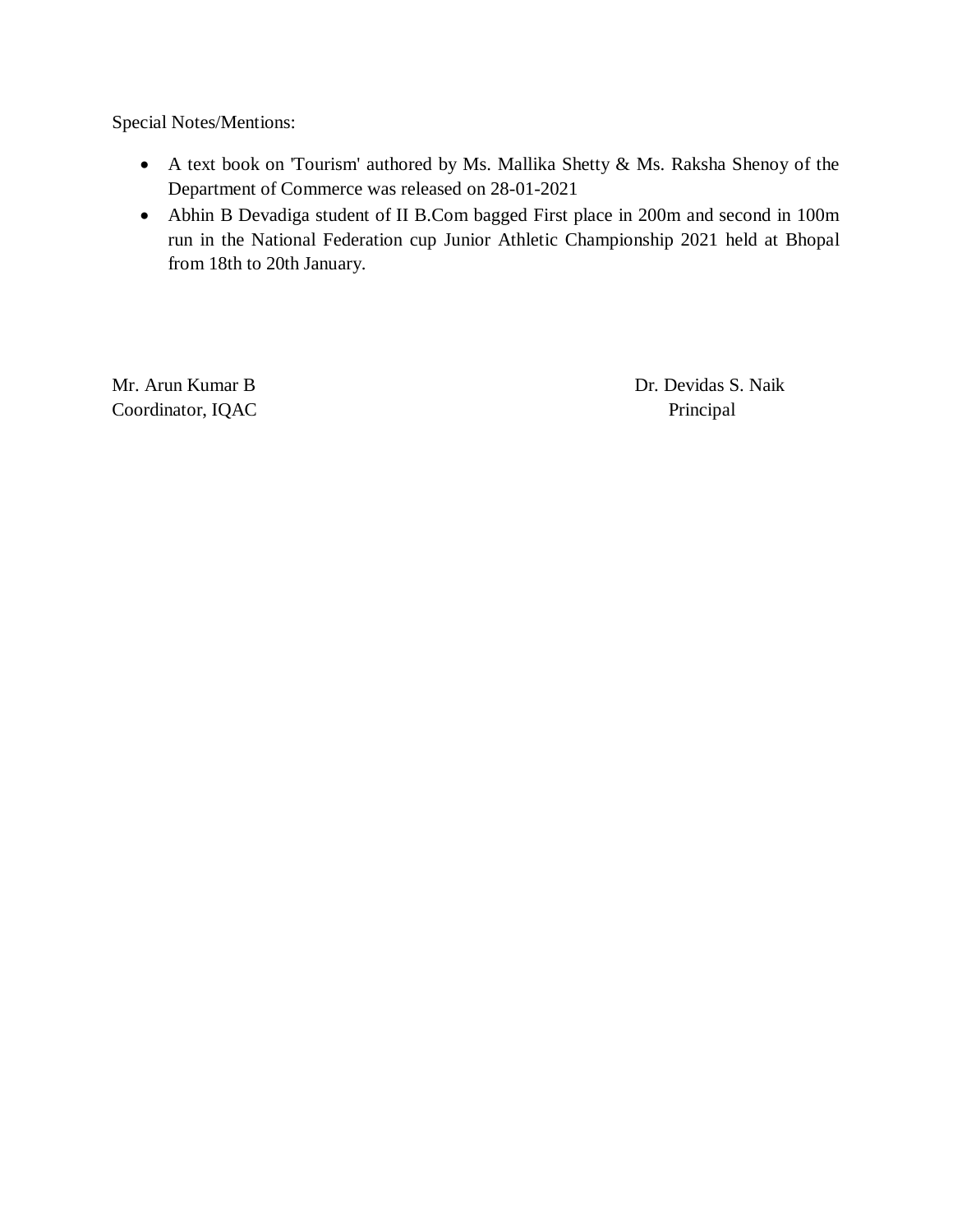# MINUTES OF THE MEETING OF THE IQAC COMMITTEE

Date: 27 March 2021, Saturday, 11.00 a.m. Venue: Conference Hall

#### **Members present:**

- 1. Dr. Devidas S Naik, Principal
- 2. Ms. Usharani S Suvarna
- 3. Ms. Vinodini B
- 4. Mr. Ramesh Karla
- 5. Ms. Saraswati T
- 6. Mr. Laxminarayana Karanth
- 7. Dr. Vasumathi Bhat
- 8. Dr. Vishwanath Pai M
- 9. Ms. Jayashree Nayak
- 10. Mr. Vidyanath K
- 11. Mr. Kishore H V, Librarian
- 12. Mr. Babu, Manager
- 13. Prof. M. L. Samaga
- 14. Mr. Vinith Rao
- 15. Mr. Arun Kumar B Coordinator

### **Agenda:**

- 1. Placing of the AQAR 2019-2020 before the IQAC
- 2. Findings through the AQAR
- 3. Any other matter

#### **Minutes:**

At the outset the IQAC Coordinator welcomed the members and rendered the opening remarks along with the agenda. The minutes of the previous meeting along with the action taken report was read out and approved. The discussion of Agenda was taken up item-wise.

- 1. The meeting was informed about the completion of the preparation of the AQAR for 2019-2020. The AQAR was placed before the IQAC for approval. The IQAC scrutinized the details in the AQAR by looking at the criterion-wise information provided in it. The AQAR was approved for uploading.
- 2. The preparation of the AQAR 2019-20 was itself a sort of academic and administrative audit/self-appraisal/self-study. We came across all the aspects of the academic progress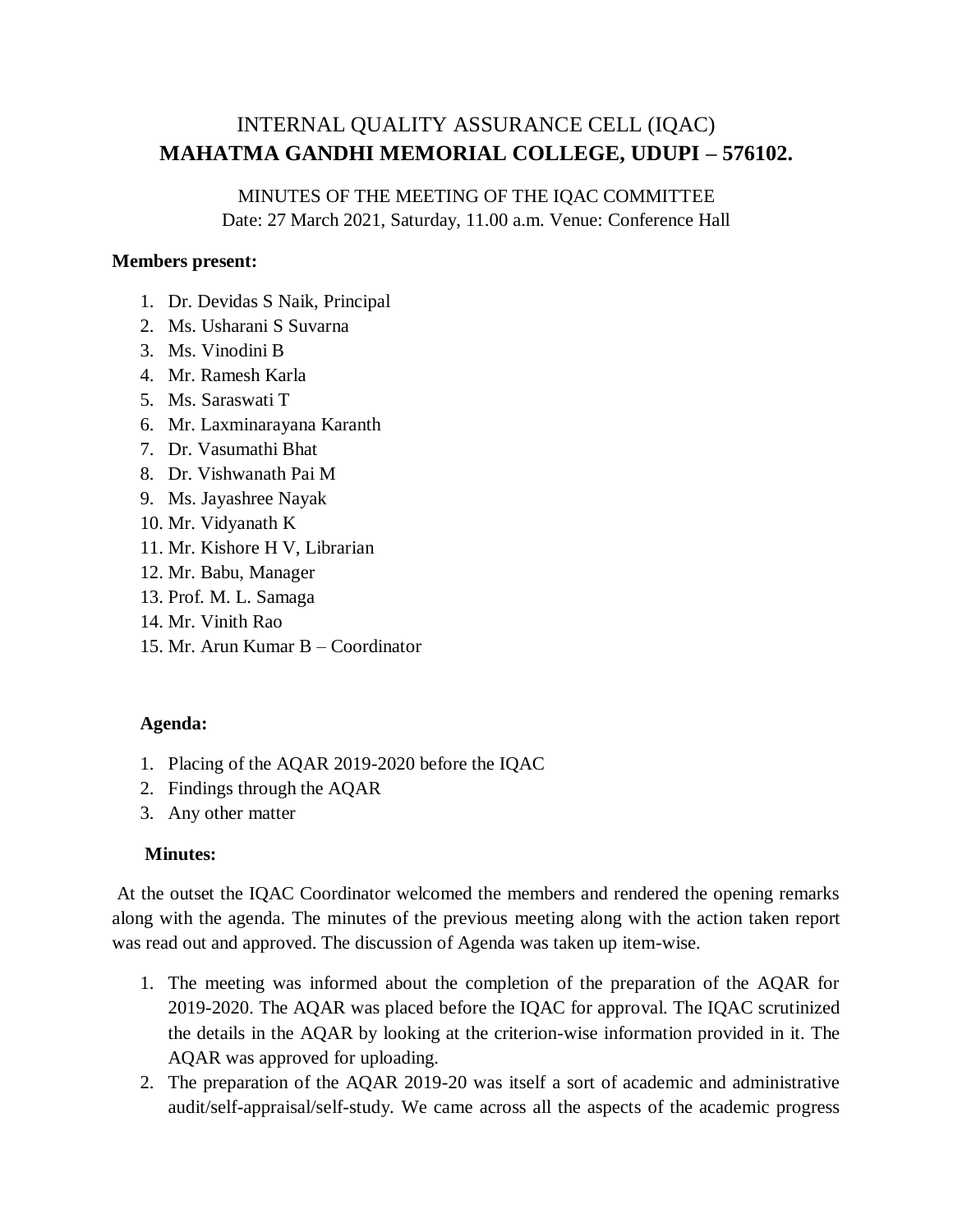and institutional well being. The areas in which the institution was lagging behind and needed improvement were identified and taken note of. The disruptions due to the pandemic had made the collection and compilation of data challenging. The findings also reflected the efficacy of the academic and other activities that were being conducted online.

 The actual dates of the academic year were extended twice due to the pandemic. This had posed a challenge for deciding the timeline and the collection of data. At some instances the College had to decide the dates for such data so as to suit the requirements of the AQAR. The meeting took note of the same.

It was brought to the notice of the meeting that the NAAC validity period would be ending on  $15^{th}$  September 2021 and we have to apply for the next cycle i.e.  $4^{th}$  Cycle. But, due to the disruptions caused by the COVID-19 pandemic it is felt that we may not be able to apply by submitting IIQA within that time. Meanwhile, it was also being said that the NAAC would be extending the validity period up to December 2021 or more. Hence, hopefully we might be able to accustom with the situation and new format by that time to apply. Dr. Devidas S. Naik, Principal, suggested that there was no need to hurry in that matter and advised that the data collection and documentation be done with care by taking ample time.

As there were no other matters, the meeting concluded with the vote of thanks by the Coordinator.

Coordinator, IQAC Principal Principal Principal Principal Principal Principal Principal Principal Principal Principal Principal Principal Principal Principal Principal Principal Principal Principal Principal Principal Prin

Mr. Arun Kumar B Dr. Devidas S. Naik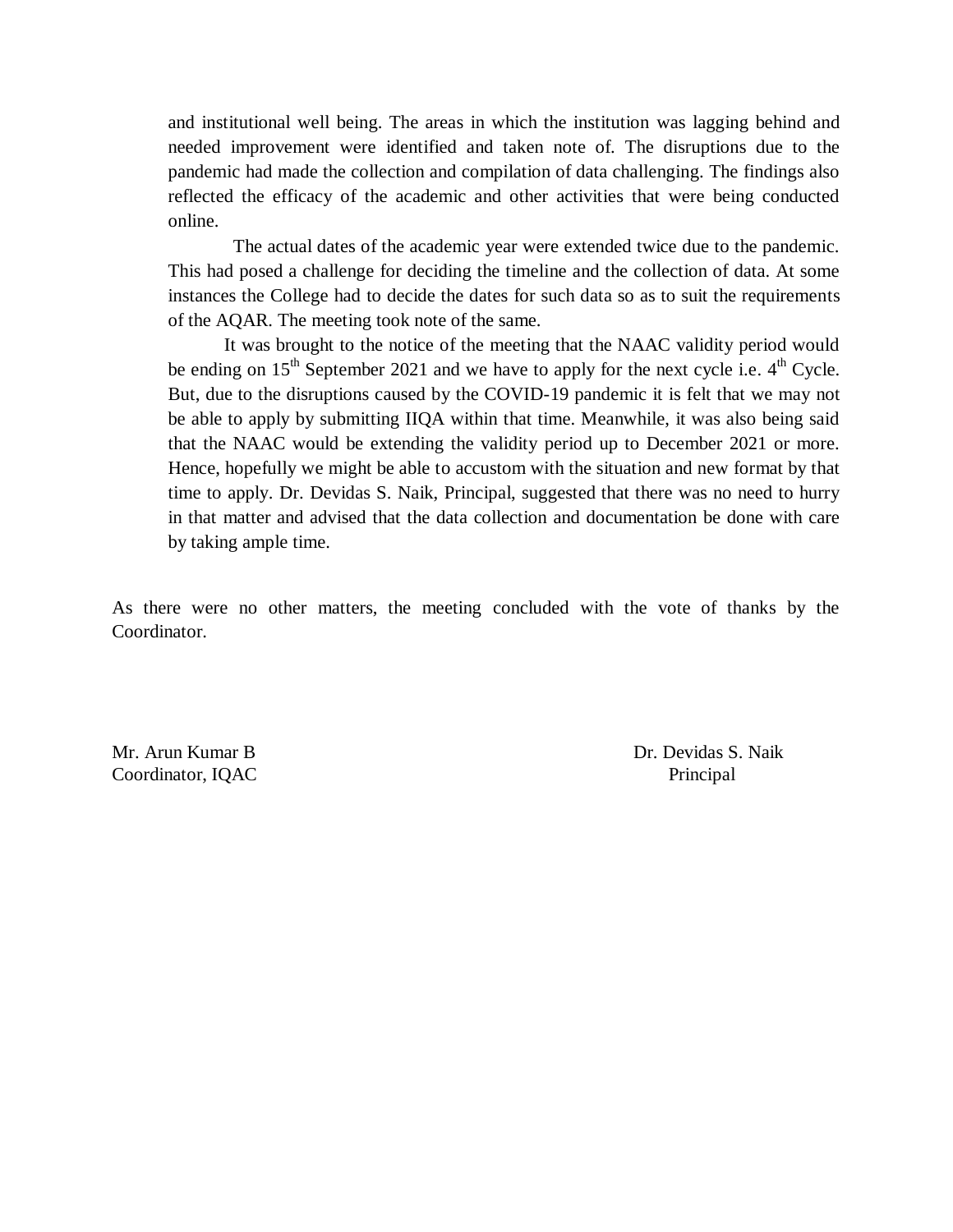Annexure-1

# INTERNAL QUALITY ASSURANCE CELL (IQAC) **MAHATMA GANDHI MEMORIAL COLLEGE, UDUPI – 576102.**

| <b>Recommendations</b>               | <b>Action Taken</b>                | <b>Remarks</b>             |
|--------------------------------------|------------------------------------|----------------------------|
| Uploading of AQAR                    | AQAR Uploaded along with           |                            |
|                                      | templates                          | Got a clear idea on the    |
| Analysis of the findings through the | The areas in which the institution | aspects of the academic    |
| <b>AQAR</b>                          | was lagging behind and needed      | progress and institutional |
|                                      | improvement were identified and    | well being                 |
|                                      | taken note of                      |                            |

## **ACTION TAKEN REPORT** (of the meeting dt. 27 March 2021)

#### **Additional Information as annexure to ATR:**

 List indicating some of the webinars/programmes/activities(virtual/blended) organized in association with IQAC

| SI <sub>No</sub> | <b>Title</b>                               | <b>Date</b>      | <b>Organizers</b>        |
|------------------|--------------------------------------------|------------------|--------------------------|
| 1.               | <b>Exam Stress Management</b>              | 11-04-2021       | Skill Development Cell   |
| 2.               | <b>Financial Markets</b>                   | 15-05-2021       | <b>Commerce Dept</b>     |
| 3.               | <b>Investor Awareness</b>                  | 25-05-2021       | <b>Commerce Dept</b>     |
| 4.               | <b>Future Training Series</b>              | 01 to 03-06-2021 | <b>NSS</b>               |
| 5.               | How to become Employable Candidate         | 05-06-2021       | <b>Placement Cell</b>    |
| 6.               | World Around us                            | 13-06-2021       | <b>NSS</b>               |
| 7.               | World Travel in low budget                 | 20-06-2021       | <b>NSS</b>               |
| 8.               | IIT-JAM: How & Why to crack it             | 20-06-2021       | <b>Chemistry Dept</b>    |
| 9.               | Yoga                                       | 21-06-2021       | NSS, Rovers, Rangers     |
| 10.              | Forensic Chemistry in pursuit of Justice   | 25-06-2021       | <b>Chemistry Dept</b>    |
| 11.              | <b>Balanced Diet for Healthy Lifestyle</b> | 27-06-2021       | <b>NSS</b>               |
| 12.              | Opportunities in Kannada Digital           | 01-07-2021       | Journalism Dept          |
|                  | Journalism                                 |                  |                          |
| 13.              | Duty – To God, To Others, To Self          | 03-07-2021       | Rovers & Rangers         |
| 14.              | Dental Health, Awareness in Today's        | 04-07-2021       | <b>NSS</b>               |
|                  | <b>Times</b>                               |                  |                          |
| 15.              | Renaissance, the O Version                 | 08 & 09-07-2021  | <b>B.Com Vocational,</b> |
|                  |                                            |                  | Commerce Dept.           |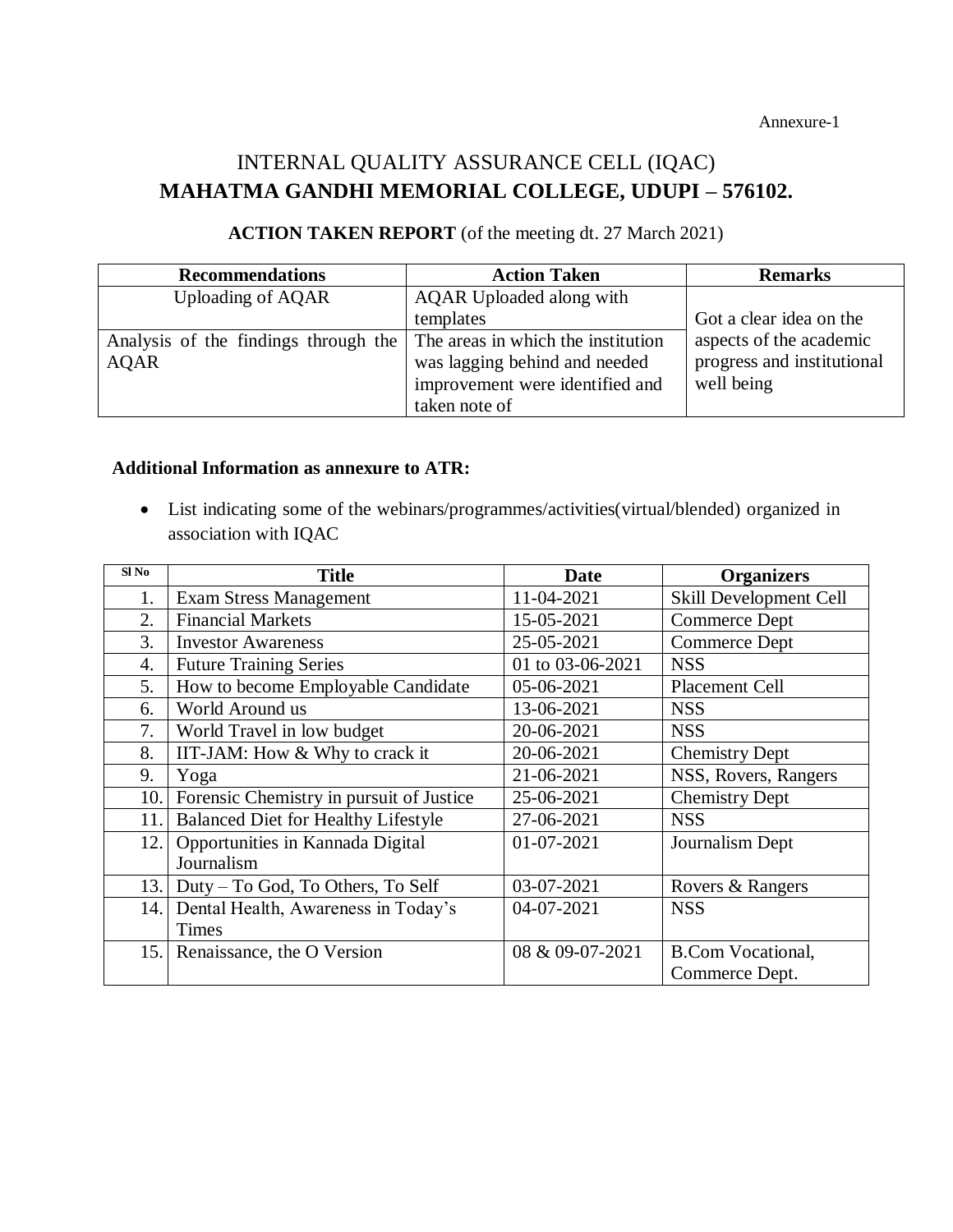Special Notes/Mentions:

 A textbook on 'Environmental Studies' for students of 4th Semester was authored by Mrs. Usharani S. Suvarna, HoD, Botany, and Mrs. Shruthi Nayak, Lecturer, Dept. of Botany. The Textbook was released on 07-07-2021.

Mr. Arun Kumar B Dr. Devidas S. Naik Coordinator, IQAC Principal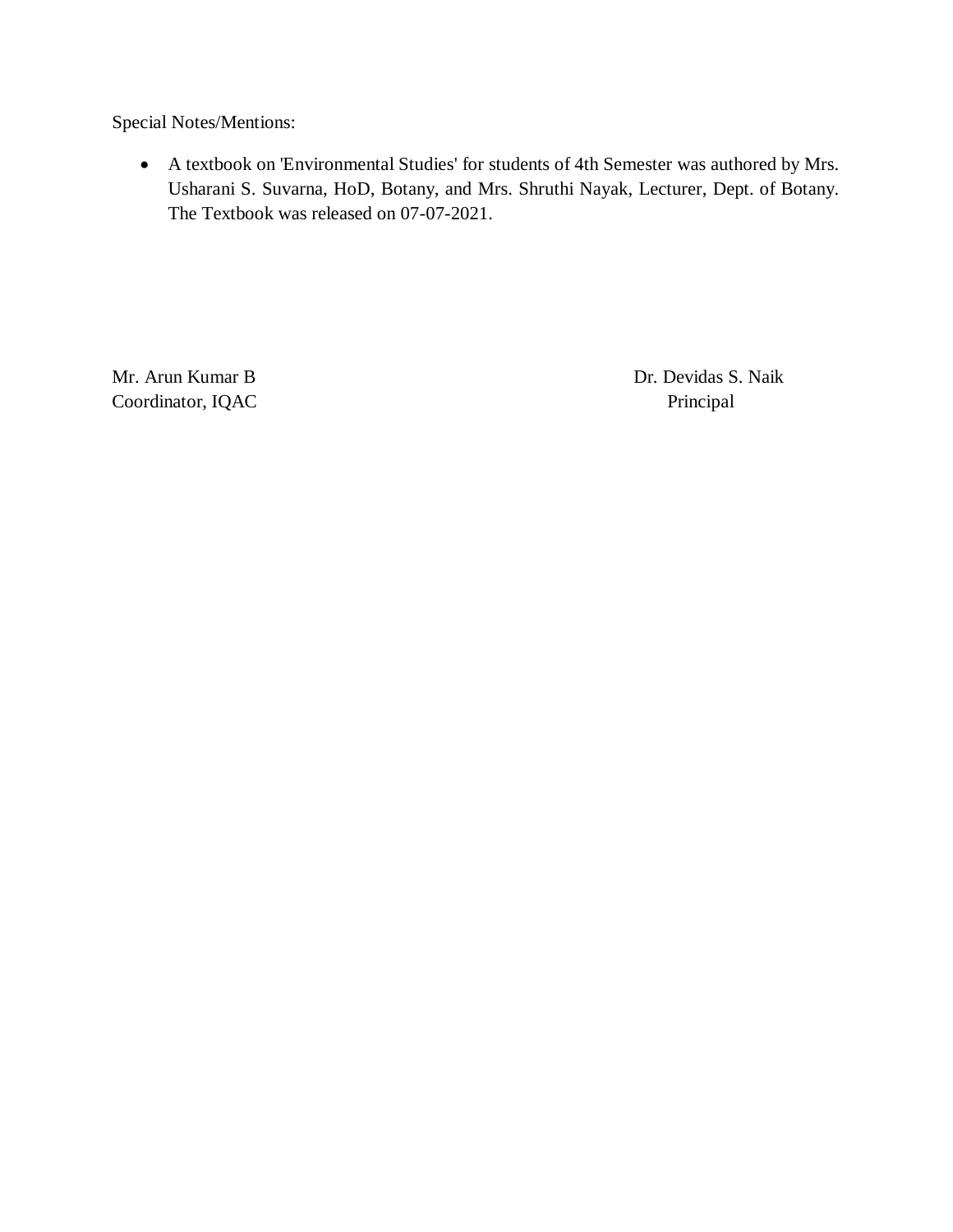## MINUTES OF THE MEETING OF THE IQAC COMMITTEE

Date: 10 July 2021, Saturday, 11.00 a.m. Venue: Conference Hall

#### **Members present:**

- 1. Dr. Devidas S Naik, Principal
- 2. Ms. Usharani S Suvarna
- 3. Ms. Vinodini B
- 4. Mr. Ramesh Karla
- 5. Ms. Saraswati T
- 6. Mr. Laxminarayana Karanth
- 7. Dr. Vasumathi Bhat
- 8. Dr. Vishwanath Pai M
- 9. Ms. Jayashree Nayak
- 10. Mr. Vidyanath K
- 11. Mr. Kishore H V, Librarian
- 12. Mr. Babu, Manager
- 13. Prof. M. L. Samaga
- 14. Mr. Suraj, III B.Com., President SWC
- 15. Mr. Vinith Rao
- 16. Mr. Arun Kumar B Coordinator

#### **Agenda:**

- 1. Preparation for NAAC  $4<sup>th</sup>$  Cycle
- 2. Institutional Plans (Post Pandemic)
- 3. Discussion about Feedback, Self Appraisal / Audit
- 4. Revision of Feedback forms and documentation of Alumni engagement
- 5. To organize programmes/activities that help the students to understand the National Values and Fundamental Duties
- 6. Observance of 75<sup>th</sup> Anniversary of Indian Independence
- 7. To organize activities related to IPR, Research Methodology, Entrepreneurship, Skill Development and Community Orientation
- 8. Upgradation of existing ICT facilities
- 9. Any other matter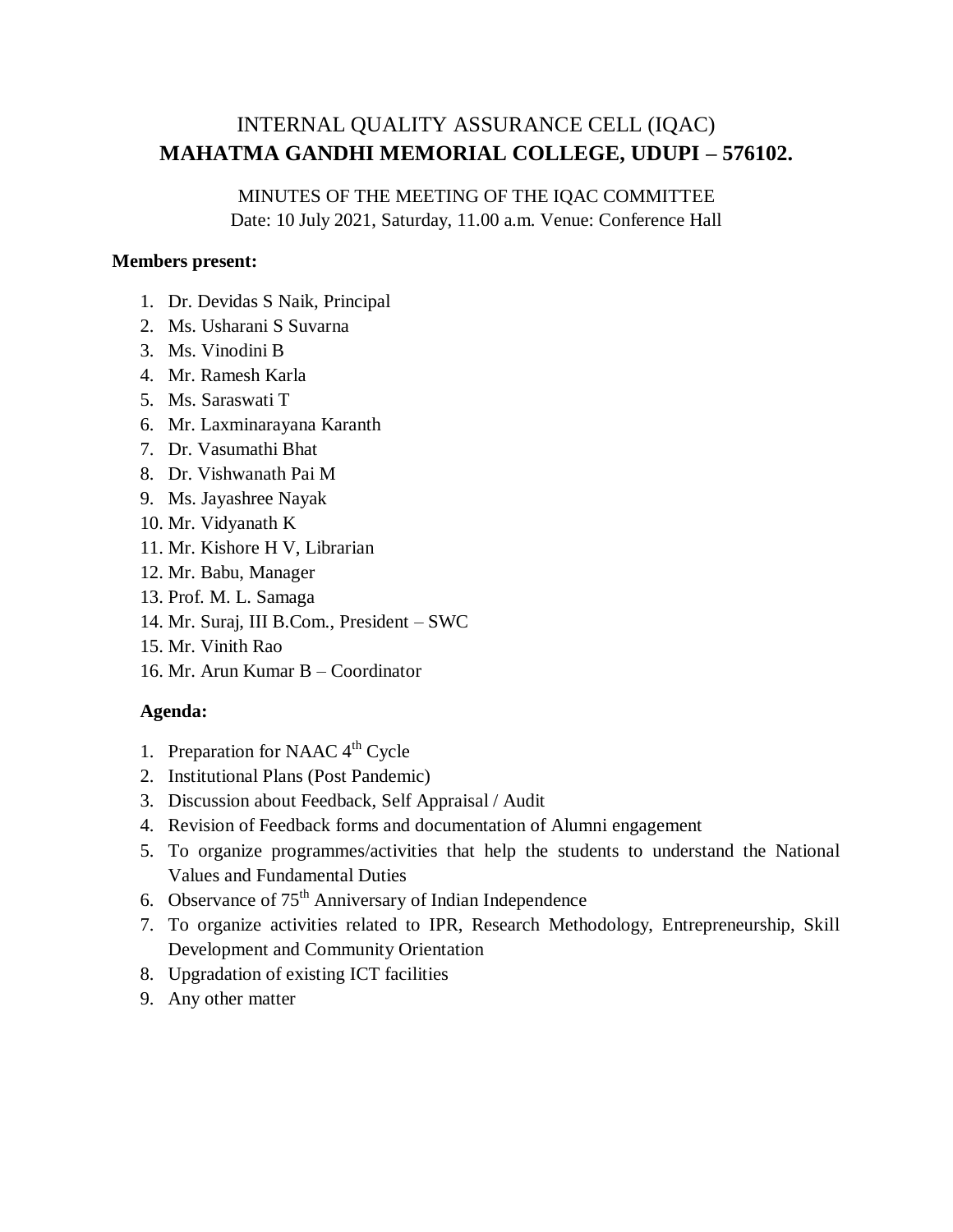#### **Minutes:**

At the outset the IQAC Coordinator welcomed the members and rendered the opening remarks along with the agenda. The minutes of the previous meeting along with the action taken report was read out and approved. The discussion of Agenda was taken up item-wise.

- 1. It was decided to get ready for the NAAC  $4<sup>th</sup>$  Cycle as early as possible in spite of the disruptions of the working days due to the pandemic. The suggestions regarding the submitted AQAR was also brought to the notice of the meeting.
- 2. The meeting was apprised regarding the SoP that was released by the NAAC for the preparation of SSR. As the SoP has made many stipulations regarding the data and the type of evidences to be attached therewith, it is important to have our plans and patterns of documentation as per the SoP to avoid hardships at the later stage. However, the members voiced their concerns regarding the rigidity in the SoP as far as the documents of activities conducted earlier to the publication of the SoP were concerned. It was decided to have institutional plans, departmental plans about the activity to be conducted according to the SoP. Mr. Arun Kumar, IQAC Coordinator stressed upon the need of conducting programmes that were pending due to the pandemic.

As the College could not conduct physical activities due to the pandemic, it had conducted many activities through virtual mode. The modalities of the documentation of such activities and their acceptance for the NAAC were also discussed. It was found that a good number of enrichment activities were conducted for the students through online mode. Dr. Vishwanath Pai, Head, Computer Science Department, informed that even the students of other places and other interested people had participated in our online programmes and even in some of the certificate courses.

3. It was decided to have a discussion regarding the outcome of the follow up regarding the feedbacks received. The feedbacks received from all the stake holders were discussed. Mr. Laxminarayana Karanth, in-charge of Feedback on the Curriculum presented the outcome. Mr. Ramesh K, in-charge of SSS apprised about the outcome. Principal gave the inputs on the staff quality appraisal.

Findings of Self-appraisal and audits related to various components of the academic and administrative set-up were considered and the Dr. Devidas S. Naik, Principal, suggested the necessary improvements. It was decided to undergo a self-appraisal by all staff members in order to improve their profile.

Components of Green Audit and Energy Audit were also discussed. Mrs. Usharani S. Suvarna, Head, Department of Botany, presented the facts on Green and Energy Audits. The status of the campus greenery, eco-friendly initiatives were also discussed as per the present assessment and it was decided to conduct a detailed audit. Mrs. Saraswathi T, Head, Dept. of Mathematics gave details on the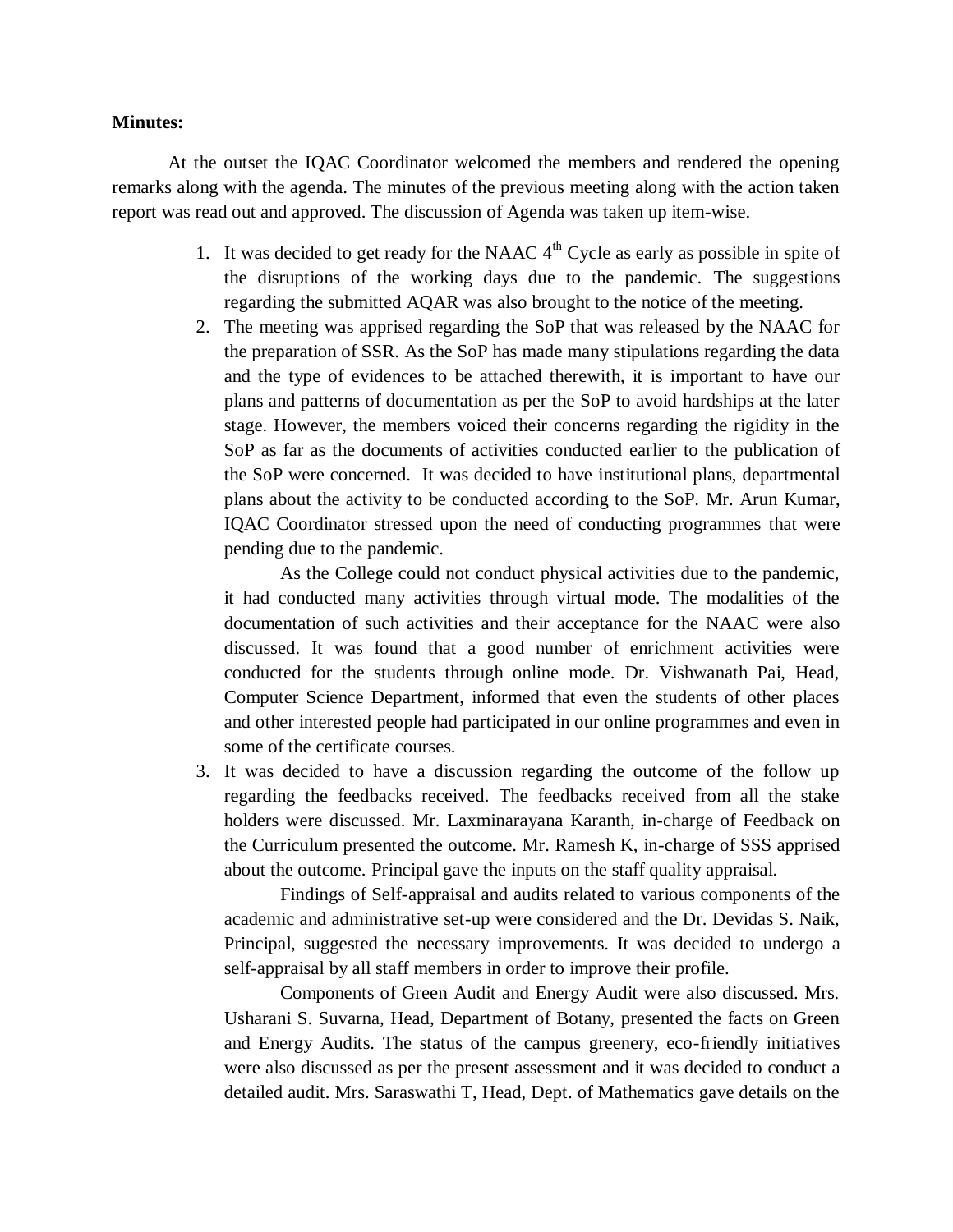parameters of Energy Audit. Mrs. Vinodini B, Head, Dept. of Zoology gave the necessary suggestions and feedback.

4. Taking the opinions and suggestions of the students it was suggested to make the feedback forms and SSS questions more understandable to the students. Earlier, the students' representatives had given appropriate suggestions regarding the simplification of structure and the understandability of the questions in the feedback forms and SSS. It was suggested to do the revision of the feedback forms by considering the questions in the SSS. However, the meeting decided to retain the same pattern of feedback forms as they were found appropriate. It was decided to explain the intent of the questions in the feedback form and SSS to the students.

Prof. M. L. Samaga, former Principal & President of Alumni Association explained the present status of the Alumni Association. Dr. Vishwanath Pai, Head, Dept. Computer Science and himself an alumni & office bearer also shared his views on Alumni Engagement. Dr. Devidas S. Naik, Principal, suggested the strengthening of Alumni Association and its documentation according to the NAAC parameters.

- 5. It was decided to organize programmes on Human Values, National Values and Fundamental Duties for the benefit of students. It was suggested to use the online platform whenever conducting of physical programmes/activities is impossible due to the pandemic.
- 6. As a part of  $75<sup>th</sup>$  Anniversary of Indian Independence it was decided to have a series of programmes in the College or through online mode to commemorate it.
- 7. It was decided to organize various activities/workshops/webinars related to IPR, Research Methodology, Entrepreneurship, Skill Development, and also organize Community Orientation Programmes.
- 8. It was decided to increase the number of ICT enabled classrooms and smart classrooms. Dr. Devidas S. Naik, Principal, informed that Dr. Vishwanath Pai, Head, Dept. of Computer Science would be looking after this matter along with the task of Website.
- 9. With the permission of the Chair, the aspects related to the e-governance were discussed. It was decided to maintain the required documents regarding egovernance and ERP.

The IQAC Coordinator presented the work-plan for a series of meetings on NAAC preparation starting from the next IQAC meeting combined with Institutional Academic & Administrative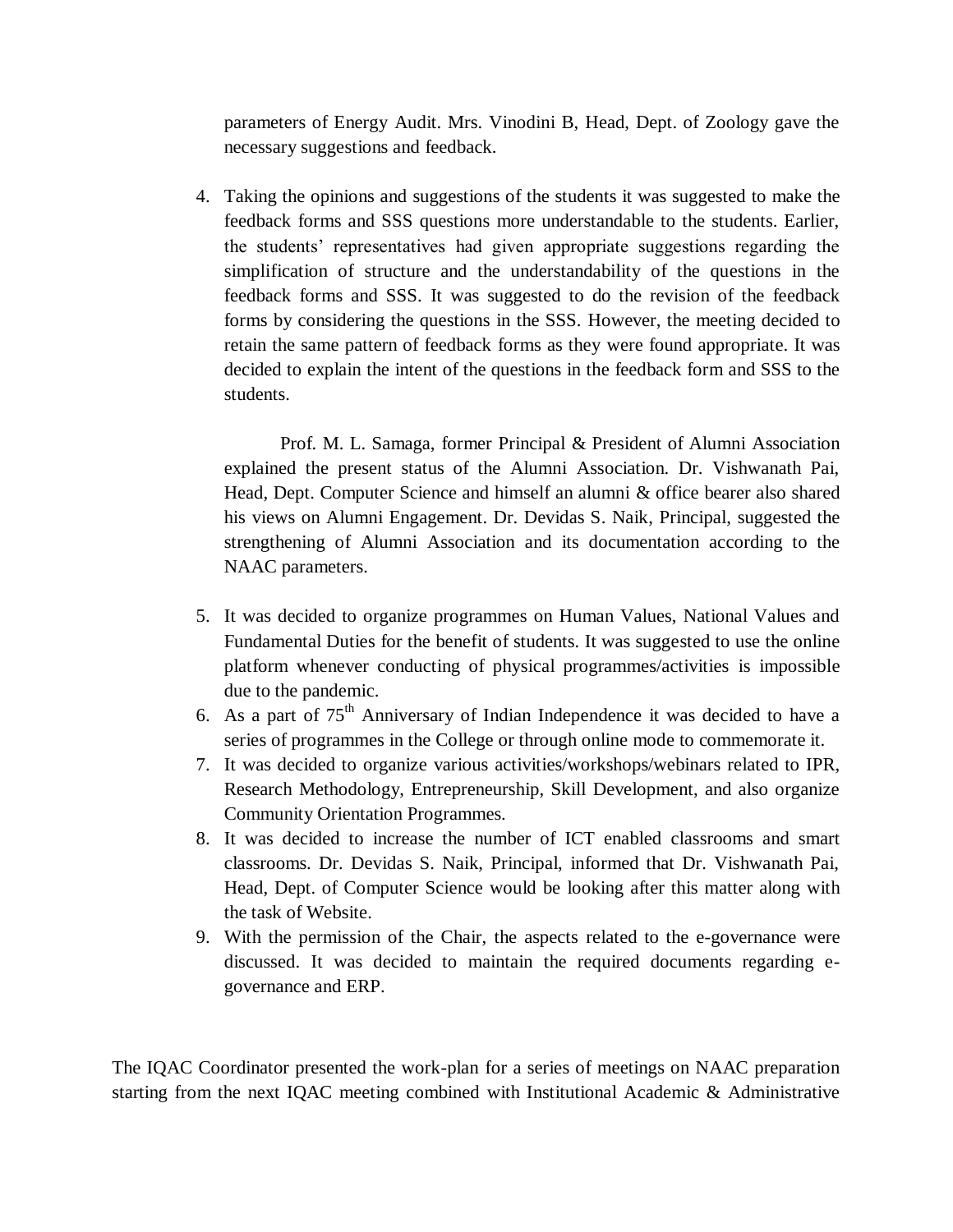Action Plan Committee under the IQAC and Criterion-wise Committees on 14-07-2021. The meeting decided to instruct the Committees representing all 7 Criteria to do it in a time bound manner. It was also decided to convene a meeting of teaching staff, Staff Council, non-teaching staff, and Criterion wise committees during this month and coming months.

As there were no other matters, the meeting concluded with the vote of thanks by the Coordinator.

Coordinator, IQAC Principal

Mr. Arun Kumar B Dr. Devidas S. Naik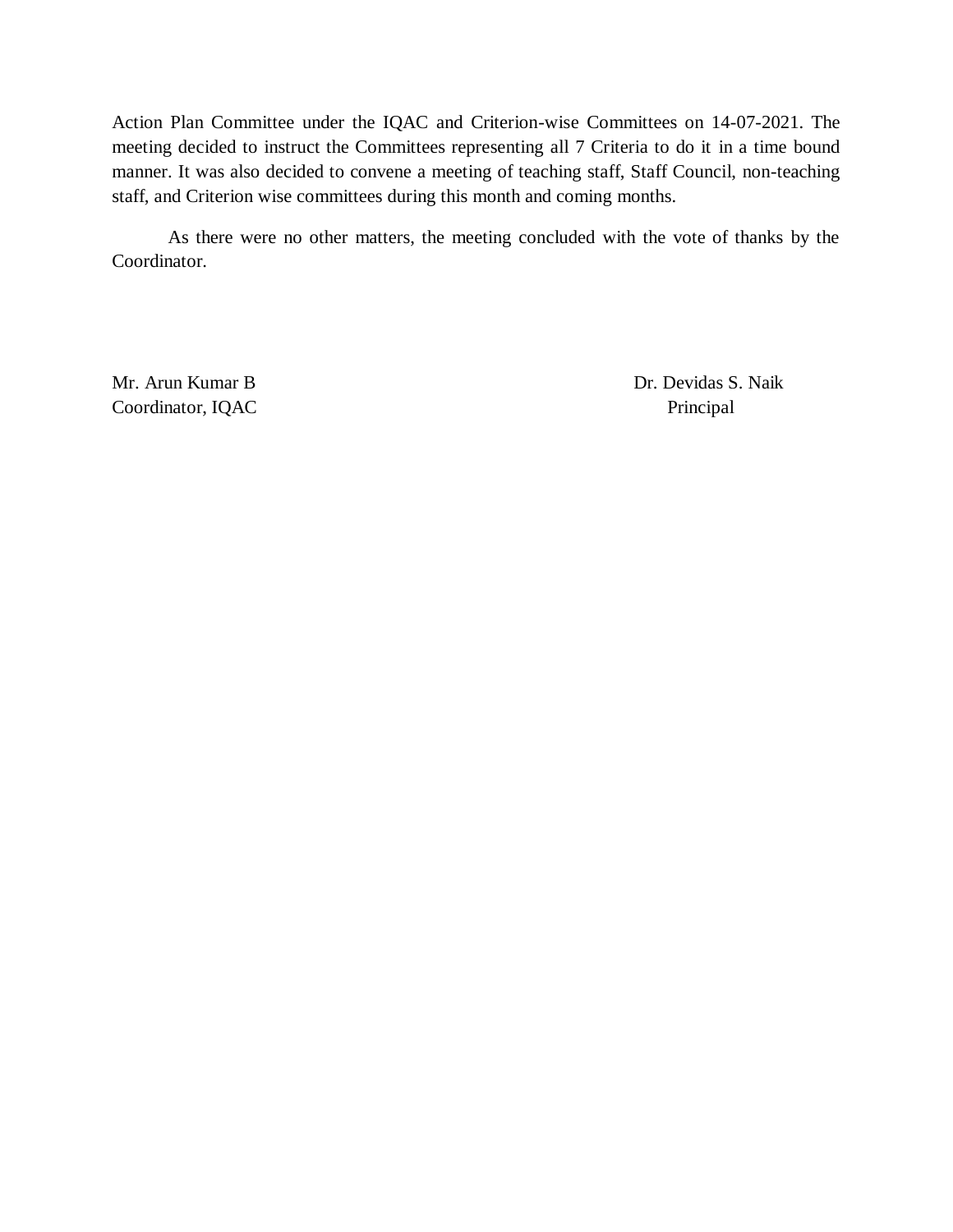Annexure-1

# INTERNAL QUALITY ASSURANCE CELL (IQAC) **MAHATMA GANDHI MEMORIAL COLLEGE, UDUPI – 576102.**

| <b>Recommendations</b>                           | <b>Action Taken</b>               | <b>Remarks</b>            |
|--------------------------------------------------|-----------------------------------|---------------------------|
| Preparation for NAAC 4 <sup>th</sup> Cycle       | Is being reviewed on a timely     | 7 Criteria Committees are |
|                                                  | basis with regular meetings with  | actively collecting the   |
|                                                  | respective committees             | data                      |
| <b>Institutional Plans (Post Pandemic)</b>       | A large part of the academic year | Departments, Clubs, Cells |
|                                                  | was disrupted due to the pandemic | and Units have been       |
|                                                  | and it was inevitable to switch   | intimated                 |
|                                                  | over to online mode. The College  |                           |
|                                                  | was keen on organizing various    |                           |
|                                                  | student enrichment activities and |                           |
|                                                  | the plans were drawn accordingly  |                           |
| Revision of Feedback<br>forms<br>and             | Revised accordingly as per the    | Intent of the questions   |
| documentation of Alumni engagement               | suggestions                       | were explained            |
| Helping the students to understand the           | The same has been implemented     | The faculty members       |
| National Values and Fundamental                  |                                   | teaching Human Rights,    |
| <b>Duties</b>                                    |                                   | Indian Constitution,      |
|                                                  |                                   | Gender Equity, and        |
|                                                  |                                   | Environmental studies     |
|                                                  |                                   | have been asked to        |
|                                                  |                                   | actively enlighten the    |
|                                                  |                                   | students                  |
| Observance of $75^{\text{th}}$<br>Anniversary of | Observed meaningfully             | All the departments and   |
| Indian Independence                              |                                   | units participated        |
|                                                  |                                   |                           |
|                                                  |                                   |                           |
| organize activities related to IPR,              | Activities organized accordingly  | Shown in additional list  |
| Research<br>Methodology,                         | by departments                    | below                     |
| Entrepreneurship, Skill Development              |                                   |                           |
| and Community Orientation                        |                                   |                           |
| Upgradation of existing ICT facilities           | The Dept of Computer Science has  | Services updated          |
|                                                  | been looking after this aspect    | wherever required         |
|                                                  |                                   |                           |
|                                                  |                                   |                           |

# ACTION TAKEN REPORT (of the meeting dated 10 July 2021)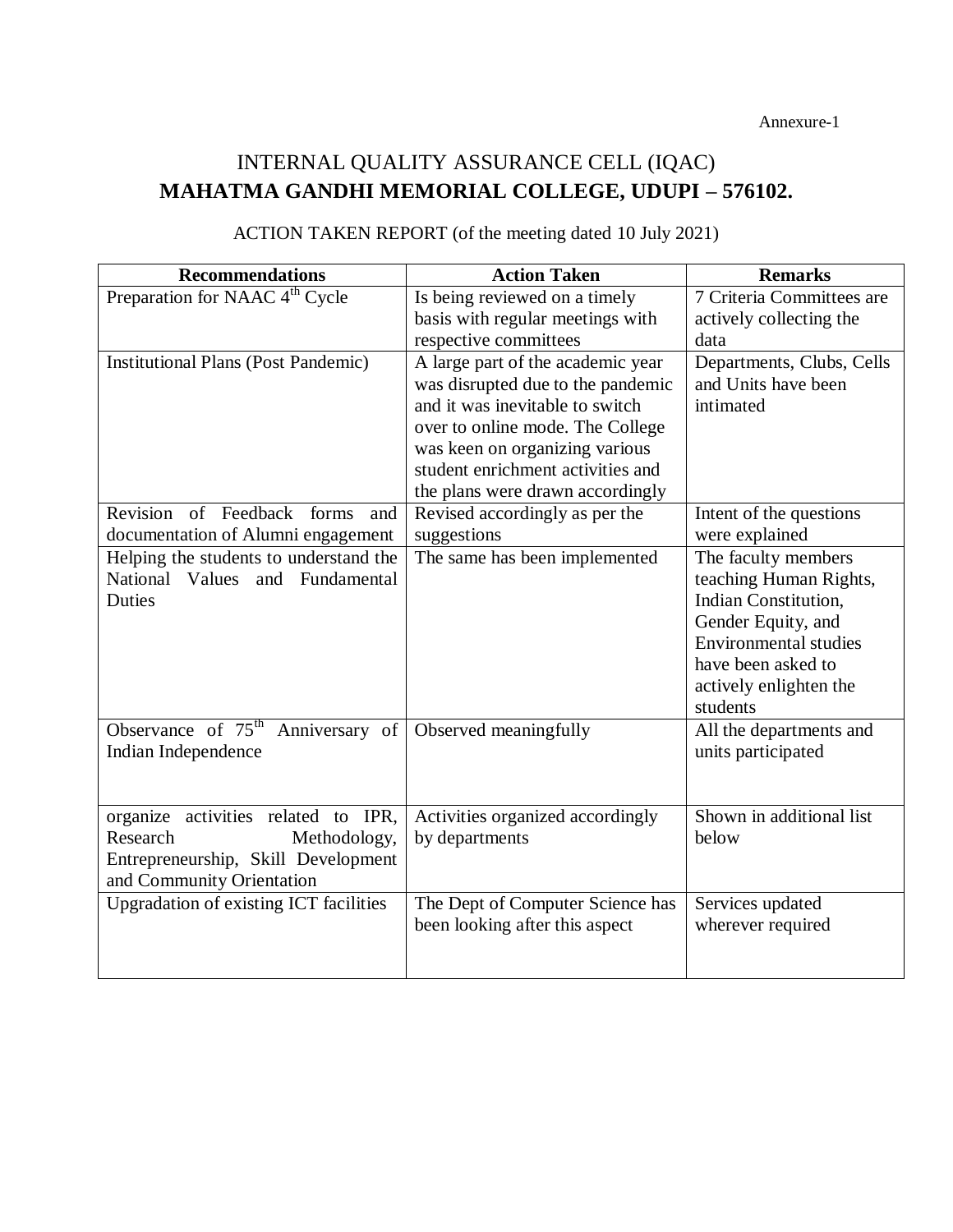## **Additional Information as annexure to ATR:**

 List indicating some of the webinars/programmes/activities(virtual/blended) organized in association with IQAC

| $\overline{\text{SI No}}$ | <b>Title</b>                                  | <b>Date</b> | <b>Organizers</b>       |
|---------------------------|-----------------------------------------------|-------------|-------------------------|
| 16.                       | <b>Boost your Immunity</b>                    | 11-07-2021  | Rover, Rangers & Arts   |
|                           |                                               |             | Club                    |
| 17.                       | Economics of IPR                              | 16-07-2021  | <b>Commerce Dept</b>    |
| 18.                       | <b>Basics of Banking</b>                      | 18-07-2021  | <b>NSS</b>              |
| 19.                       | <b>Environmental Consciousness in Ancient</b> | 23-07-2021  | Science Club            |
|                           | India                                         |             |                         |
| 20.                       | <b>Careers in Statistics</b>                  | 24-07-2021  | <b>Statistics Dept</b>  |
| 21.                       | Community in Covid Prevention                 | 25-07-2021  | <b>NSS</b>              |
| 22.                       | Beyond Standard Model: What's Next for        | 26-07-2021  | Physics Dept            |
|                           | <b>Particle Physics</b>                       |             |                         |
|                           |                                               |             |                         |
| 23.                       | Social Entrepreneurship a Road Ahead for      | 30-07-2022  | Commerce                |
|                           | New India                                     |             |                         |
|                           |                                               |             |                         |
| 24.                       | <b>Chemistry Without Boundary</b>             | 30-07-2022  | Chemistry               |
| 25.                       | National Webinar on Tourism Industry          | 31-07-2022  | Commerce                |
| 26.                       | National Online Workshop on Recent            | 04-08-2022  | Zoology                 |
|                           | Developments in Research and                  |             |                         |
|                           | Methodology                                   |             |                         |
| 27.                       | Sadbhavana Day                                | 20-08-2022  | <b>NSS</b>              |
| 28.                       | Role of IQAC : Quality Enhancement-           | 23-08-2022  | <b>IQAC</b>             |
|                           | Issues & Challenges                           |             |                         |
| 29.                       | <b>International Webinar on Research</b>      | 04-09-2022  | <b>Computer Science</b> |
|                           | Methodology                                   |             |                         |
| 30.                       | <b>Significance of National Flag</b>          | 12-09-2021  | <b>NSS</b>              |
| 31.                       | Teaching, Learning & Evaluation in            | 15-09-2021  | IQAC                    |
|                           | Colleges as per the NAAC Criteria             |             |                         |

## List indicating some of the Programmes Organized (Offline)

|    | Atid onji dina                        | 20-07-2021 | Department of Botany |
|----|---------------------------------------|------------|----------------------|
|    |                                       |            | and Eco Club         |
| 2. | A Workshop on Making Cloth Bags       | 23-07-2021 | NSS, Gandhian Study  |
|    | (Initiative under India@75: Azadi ka  |            | Centre, Fashion      |
|    | Amrit Mahotsav highlighting the theme |            | Designing Unit       |
|    | Eco-friendly Skills & Initiatives for |            |                      |
|    | Sustainable Future)                   |            |                      |
|    |                                       |            |                      |
|    |                                       |            |                      |
|    |                                       |            |                      |